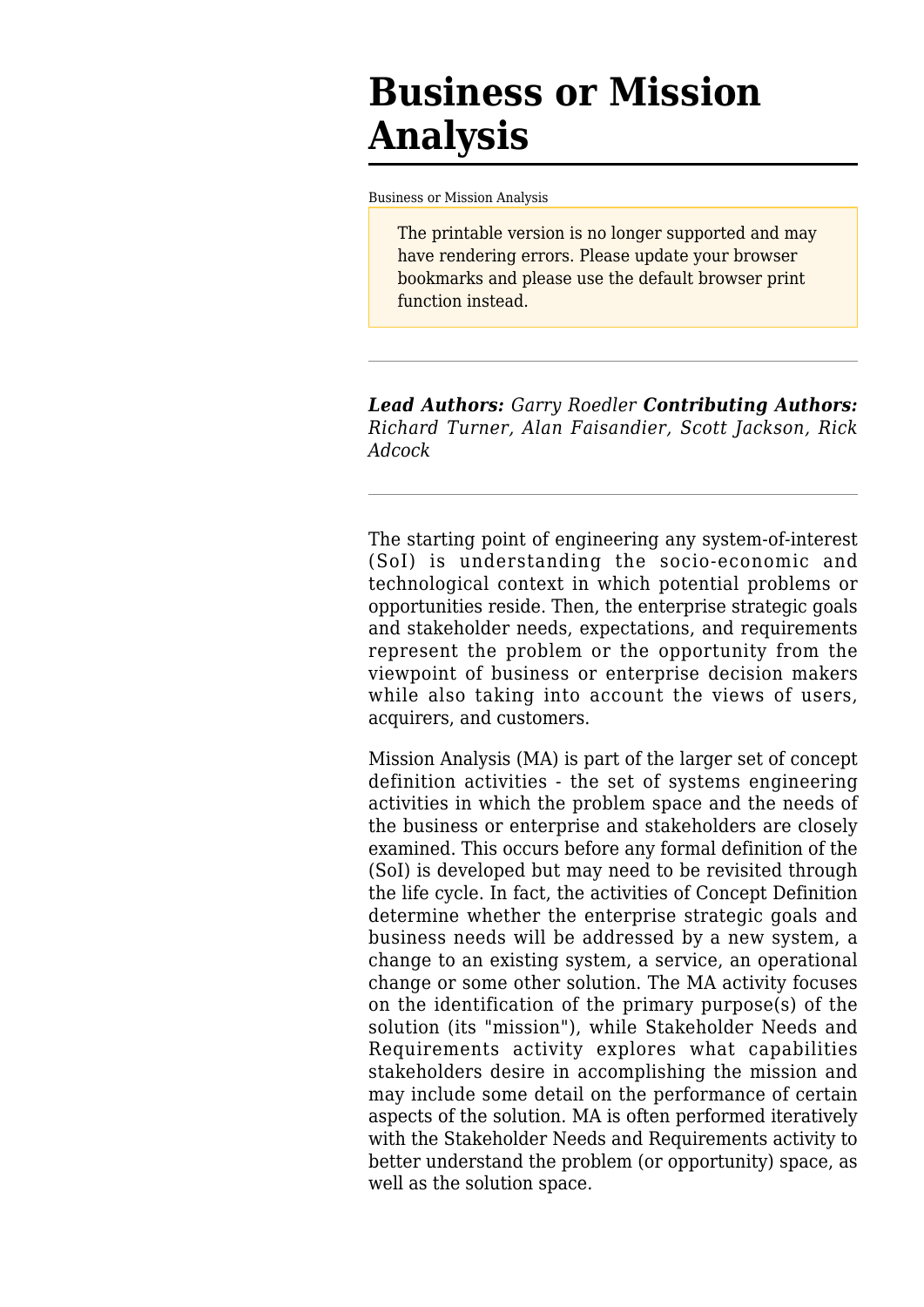$\Box$ 

### **Contents**

[Purpose and Definition](#page--1-0)

[Principles and Concepts](#page--1-0)

[Mission Analysis and Concept of Operations](#page--1-0)

[Mission Analysis as Part of Enterprise Strategy](#page--1-0) [Development](#page--1-0)

[Process Approach](#page--1-0)

[Activities of the Process](#page--1-0)

[Mission Analysis Artifacts](#page--1-0)

[Methods and Modeling Techniques](#page--1-0)

[Practical Considerations](#page--1-0)

[References](#page--1-0)

[Works Cited](#page--1-0)

[Primary References](#page--1-0)

[Additional References](#page--1-0)

## **Purpose and Definition**

The purpose of MA is to understand a mission/market problem or opportunity, analyze the solution space, and initiate the life cycle of a potential solution that could address the problem or take advantage of an opportunity. MA is a type of strategic or operations analysis related to needs, capability gaps, or opportunities and solutions that can be applied to any organization that evolves its strategy for its business objectives.

MA, in some domains called market analysis or business analysis, is the identification, characterization, and assessment of an operational problem or opportunity within an enterprise. The definition of a mission or business function in a problem space frames the solution, both in terms of the direct application to the mission or business function, and in terms of the context for the resulting solution.

MA is used to define needed (or desired) operational actions, not hardware/software functions; that is, it is focused on defining the problem space, not the solution space. MA begins with the business vision and Concept of Operations (ConOps) (IEEE. 1998), and other organization strategic goals and objectives including the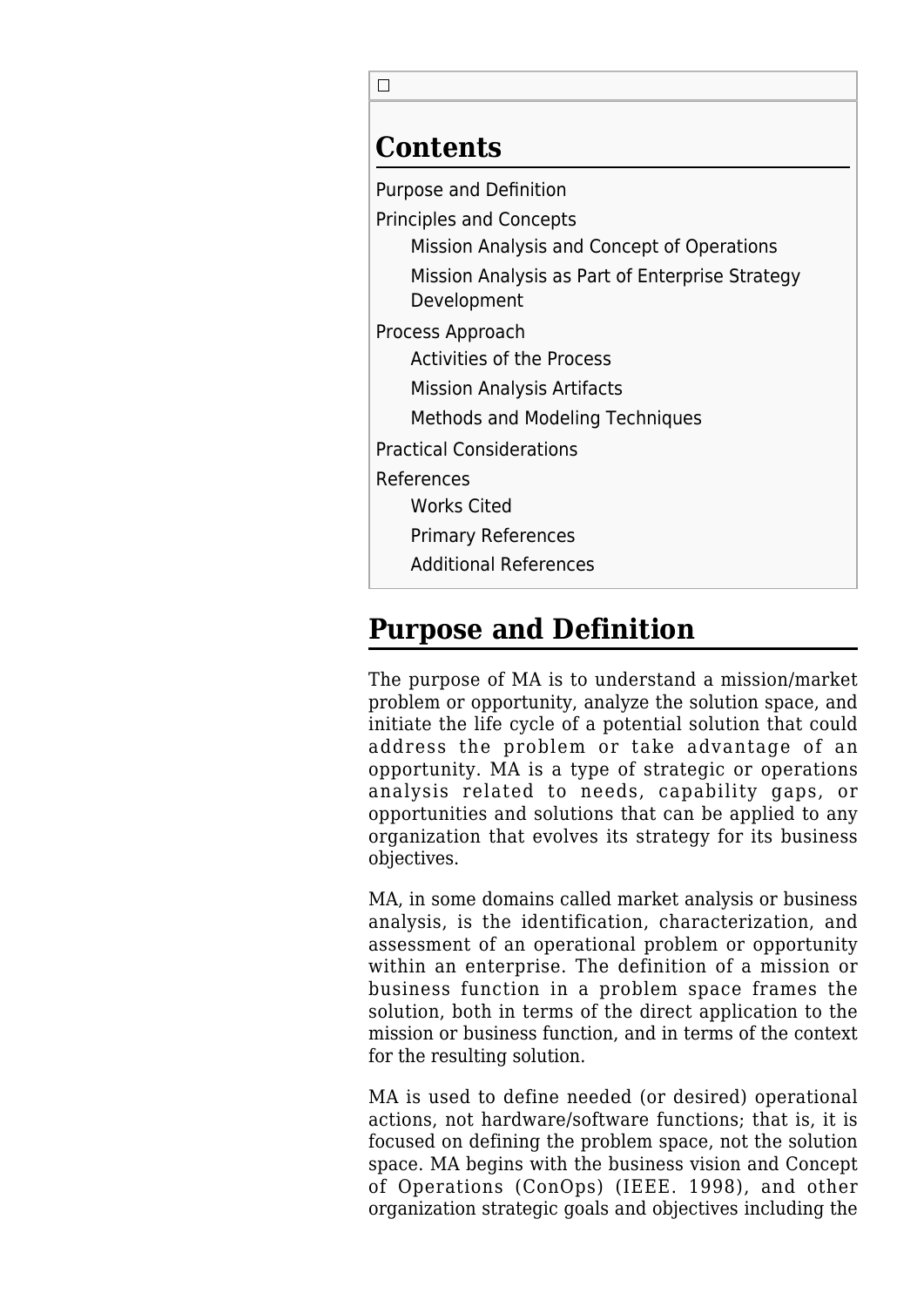mission (or business function). The primary products of MA are Business or Mission Needs, which are supported by preliminary life-cycle concepts—including a preliminary acquisition concept, a preliminary operational concept (OpsCon), a preliminary deployment concept, a preliminary support concept, and a preliminary retirement concept. Business or Mission Needs are then elaborated and formalized into Business or Mission Requirements. The preliminary operational concept includes the operational scenarios for the mission and the context in which the solution will exist.

MA may include mathematical analysis, modeling, simulation, visualization, and other analytical tools to characterize the intended mission and determine how to best achieve the needs/objectives. MA evaluates alternative approaches to determine which best supports the stakeholder needs (among both materiel and nonmateriel solution alternatives, also known as product solutions and service/operational solutions). Thus, MA defines the problem space and analyzes the solution space alternatives using quality attribute constraints driven by the enterprise objectives.

## **Principles and Concepts**

### **Mission Analysis and Concept of Operations**

MA and the terms ConOps and OpsCon are broadly used in U.S. and UK defense and aerospace organizations to analyze and define how a system is intended to operate, as well as how the major operations or operational scenarios are intended to be performed. They take into account the strategic, operational, and tactical aspects of the identified scenarios. ANSI/AIAA G-043A-2012 (ANSI 2012) identifies that the terms 'concept of operations' and 'operational concept' are often used interchangeably but notes that an important distinction exists because each has a separate purpose and is used to meet different ends. The ConOps is at an organizational level, prepared by enterprise management and refined by business management:

> *The ConOps, at the organization level, addresses the leadership's intended way of operating the organization. It may refer to the use of one or more systems (as black boxes) to forward the organization's goals and objectives. The ConOps document describes the organization's assumptions*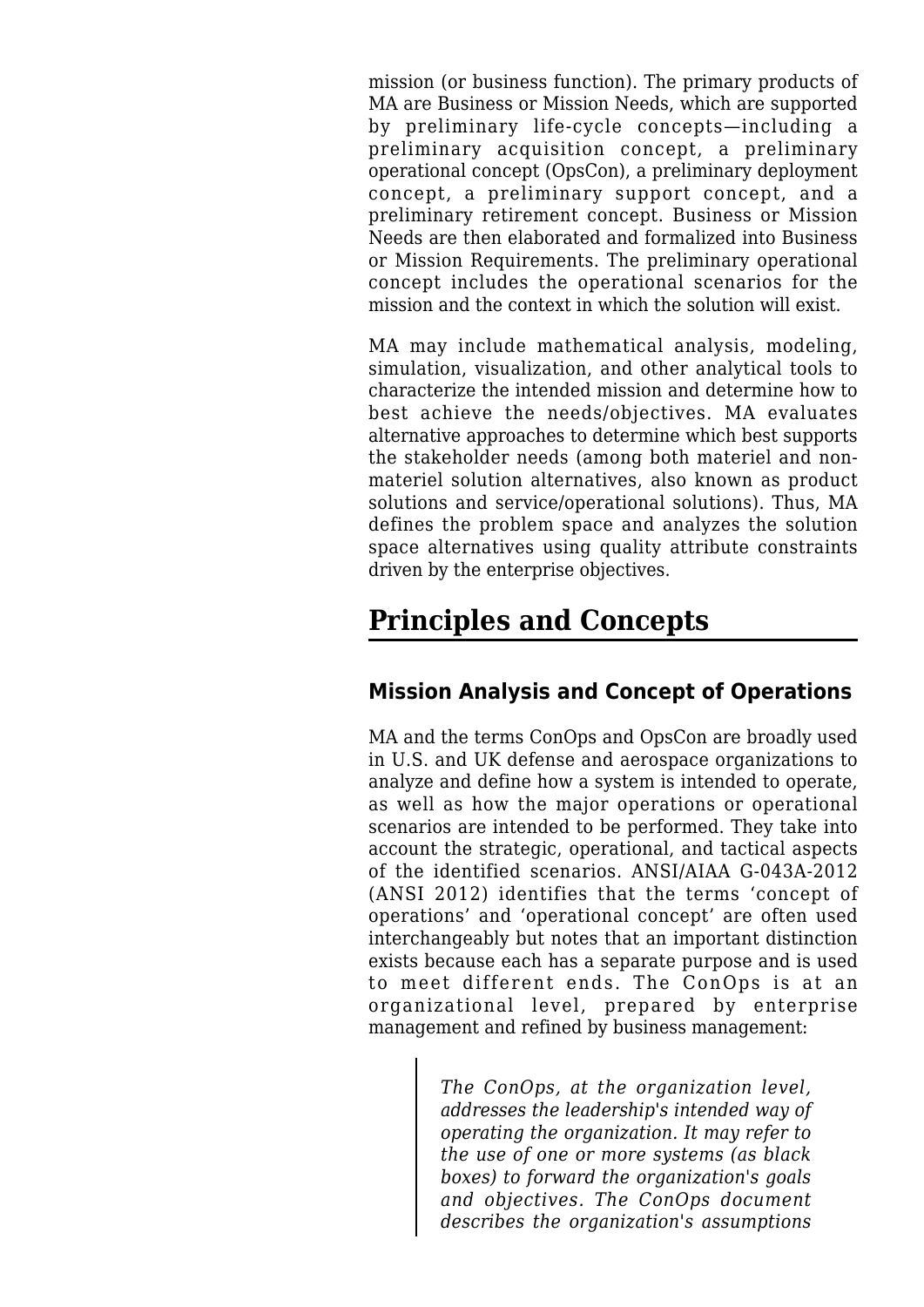*or intent in regard to an overall operation or series of operations within the business in regards to the system to be developed, existing systems, and possible future systems. This document is frequently embodied in long-range strategic plans and annual operational plans. The ConOps document serves as a basis for the organization to direct the overall characteristics of future business and systems.* (ISO/IEC 2011)

The ConOps informs the OpsCon, which is drafted by business management in the Mission Analysis activity and refined by stakeholders in the [Stakeholder Needs](http://sebokwiki.org/wiki/Stakeholder_Needs_and_Requirements) [and Requirements](http://sebokwiki.org/wiki/Stakeholder_Needs_and_Requirements) activity:

> *A system OpsCon document describes what the system will do (not how it will do it) and why (rationale). An OpsCon is a user-oriented document that describes system characteristics of the to-bedelivered system from the user's viewpoint. The OpsCon document is used to communicate overall quantitative and qualitative system characteristics to the acquirer, user, supplier and other organizational elements.* (ISO/IEC 2011)

It should be noted that the OpsCon has an operational focus and should be supported by the development of other concepts, including a deployment concept, a support concept, and a retirement concept.

In order to determine appropriate technical solutions for evolving enterprise capabilities, systems engineering (SE) leaders interact with enterprise leaders and operations analysts to understand:

- the enterprise ConOps and future mission, business, and operational (MBO) objectives;
- the characterization of the operational concept and objectives (i.e., constraints, mission or operational scenarios, tasks, resources, risks, assumptions, and related missions or operations); and
- how specific missions or operations are currently conducted and what gaps exist in those areas.

They then conceptually explore and select from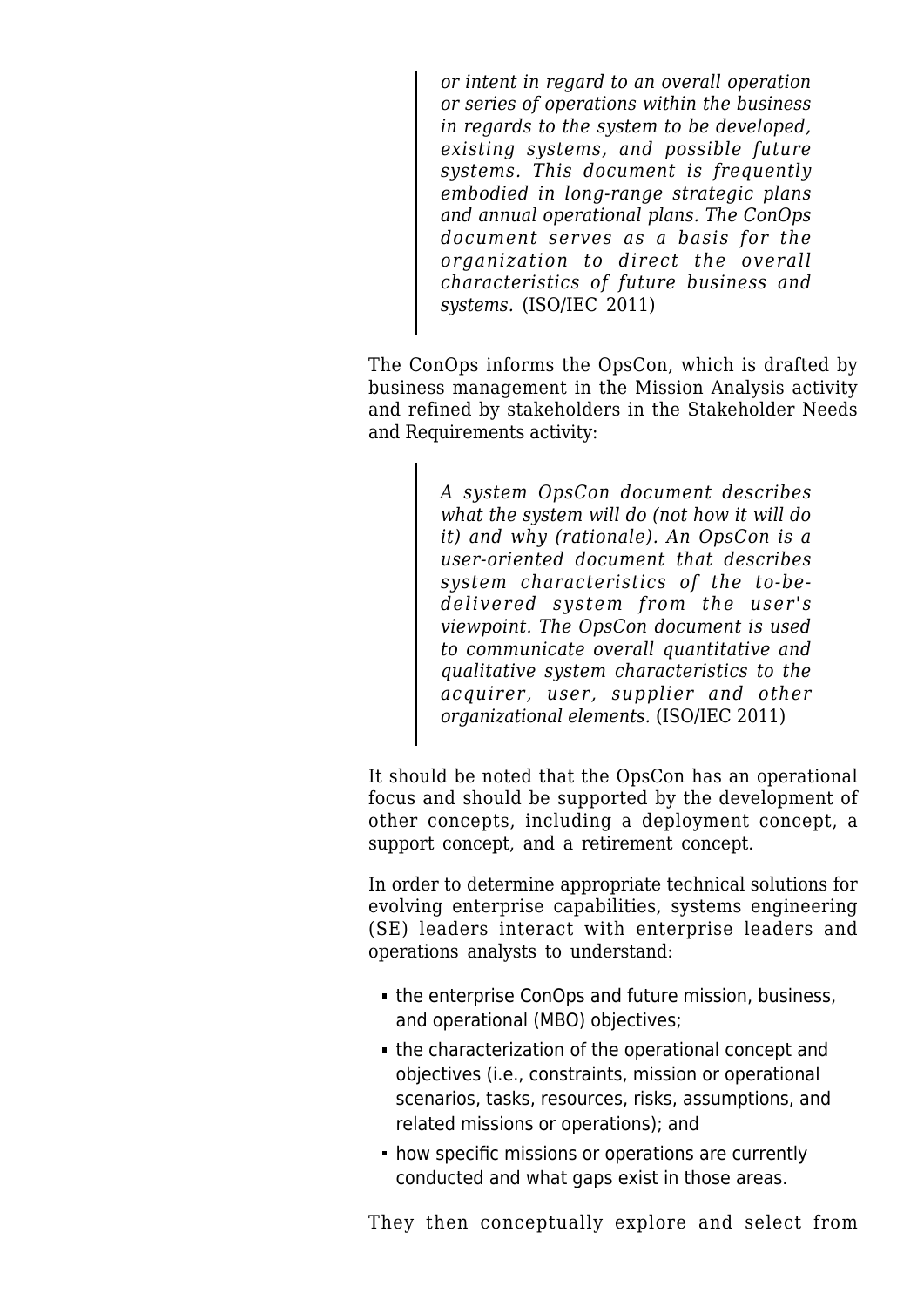alternative candidate solutions. This interaction ensures a full understanding of both the problem space and the solution space. The alternative candidate solutions can include a wide range of approaches to address the need, as well as variants for an approach to optimize specific characteristics (e.g., using a different distribution of satellite orbit parameters to maximize coverage or events while minimizing the number of satellites). Analysis, modeling and simulation, and trade studies are employed to select alternative approaches (NDIA 2010).

The notions of mission analysis, ConOps and OpsCon are also used in industrial sectors, such as aviation administrations and aeronautic transportation, health care systems, and space with adapted definitions and/or terms, such as operational concepts, usage concepts and/or technological concepts. For example, "mission analysis" is the term used to describe the mathematical analysis of satellite orbits performed to determine how best to achieve the objectives of a space mission (ESA 2008).

In commercial sectors, MA is often primarily performed as market analysis. Wikipedia defines market analysis as a process that:

> *. . . studies the attractiveness and the dynamics of a special market within a special industry. It is part of the industry analysis and this in turn of the global environmental analysis. Through all these analyses, the chances, strengths, weaknesses, and risks of a company can be identified. Finally, with the help of a Strengths, Weaknesses, Opportunities, and Threats (SWOT) analysis, adequate business strategies of a company will be defined. The market analysis is also known as a documented investigation of a market that is used to inform a firm's planning activities, particularly around decisions of inventory, purchase, work force expansion/contraction, facility expansion, purchases of capital equipment, promotional activities, and many other aspects of a company.* (Wikipedia Contributors, 2012)

Anywhere these notions are used, it is evident that they are based on fundamental concepts, such as the operational mode (or state of the system), scenario (of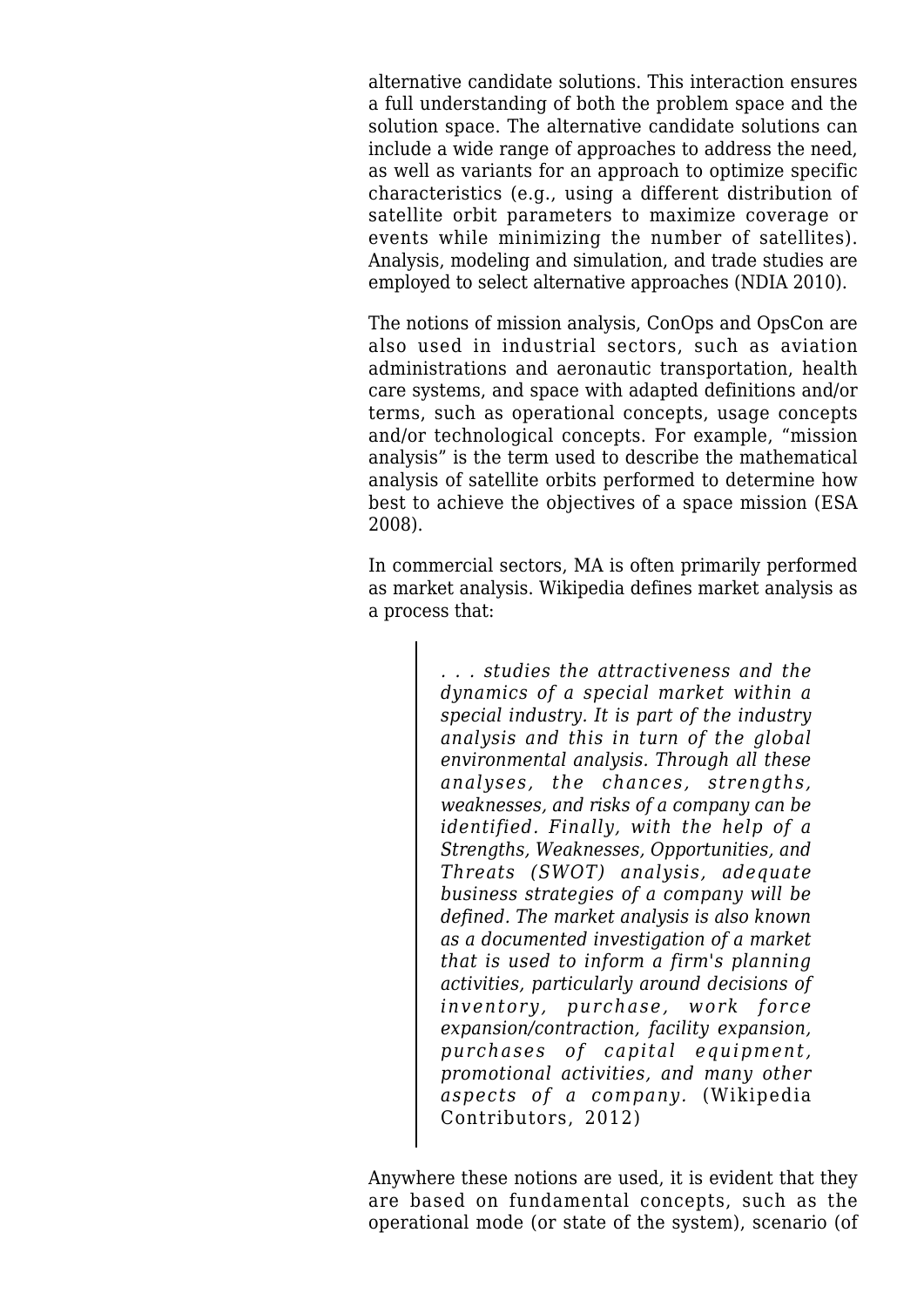actions), the enterprise level ConOps and the system level operational concepts, functions, etc. For more explanations about the ConOps and operational concept, refer to *Systems and Software Engineering - Requirements Engineering* (ISO/IEC 2011); useful information can be found in Annex A, "System Operational Concept," and Annex B, "Concept of Operations" (ISO/IEC 2011).

### **Mission Analysis as Part of Enterprise Strategy Development**

Periodically, most enterprises re-evaluate their strategy with respect to their mission, vision, and positioning to accomplish their goals. Figure 1 shows the interactions of the enterprise strategy development and the concept definition, including the MA and [Stakeholder Needs and](http://sebokwiki.org/wiki/Stakeholder_Needs_and_Requirements) [Requirements](http://sebokwiki.org/wiki/Stakeholder_Needs_and_Requirements) activities that are involved in an iterative manner to fully develop the strategy and define future capabilities and solutions.



#### **Enterprise Strategy and Concept Definition**

**Figure 1. Enterprise Strategy and Concept Development (Roedler 2012).** Used with permission of Garry Roedler. All other rights are reserved by the copyright owner.

As the enterprise evolves the strategy, it is essential to conduct the supporting MA or strategic analysis for each element of the enterprise to determine readiness to achieve future objectives. This analysis examines the current state to identify any problems or opportunities related to the objective achievement and aids the enterprise in fully understanding and defining the problem space. The analysis examines the external environment and interfaces in search of impacts and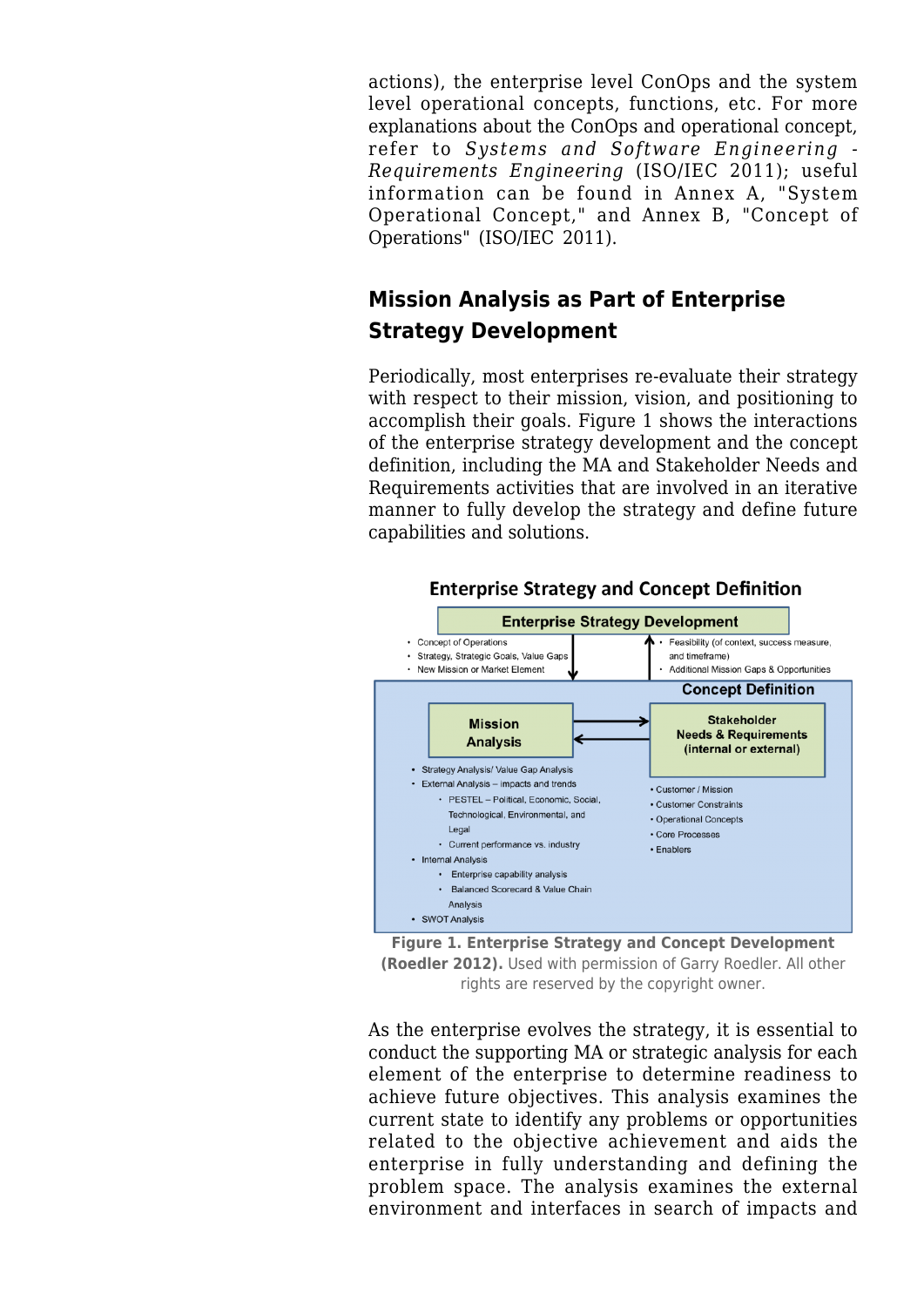trends, as well as the internal enterprise to gauge its capabilities and value stream gaps. Additionally, a strengths, weaknesses, opportunities, and threats (SWOT) analysis may be performed. As the problem space is defined, the stakeholder needs are defined and transformed into stakeholder requirements that define the solutions needed. These requirements include those that address customer and mission needs, the future state of core processes and capabilities of the enterprise, and the enablers to support performance of those processes and capabilities. Finally, MA is engaged again to examine the solution space. Candidate solutions that span the potential solution space are identified, from simple operational changes to various system developments or modifications. Various techniques are applied to analyze the candidates, understand their feasibility and value, and select the best alternative.

## **Process Approach**

### **Activities of the Process**

It is necessary to perform the following major activities and tasks during the MA process:

- 1. Review and understand the enterprise mission, vision, and ConOps.
- 2. Identify and define any gaps and opportunities related to future evolution of the strategy:
	- 1. Examine the current state to identify any problems or opportunities related to the objective achievement, including any deficiencies of the existing system.
	- 2. Analyze the context of the actual political, economic, social, technological, environmental, and legal (PESTAL) factors, while studying sensitive factors such as cost and effectiveness, security and safety improvement, performance improvement or lack of existing systems, market opportunities, regulation changes, users' dissatisfaction, etc. External, internal, and SWOT analysis should be included as well. For the technological considerations, an appropriate architecture framework representation, such as the U.S. Department of Defense Architecture Framework (DoDAF) operations view (DoD 2010), the Zachman Framework (Rows 1 and 2)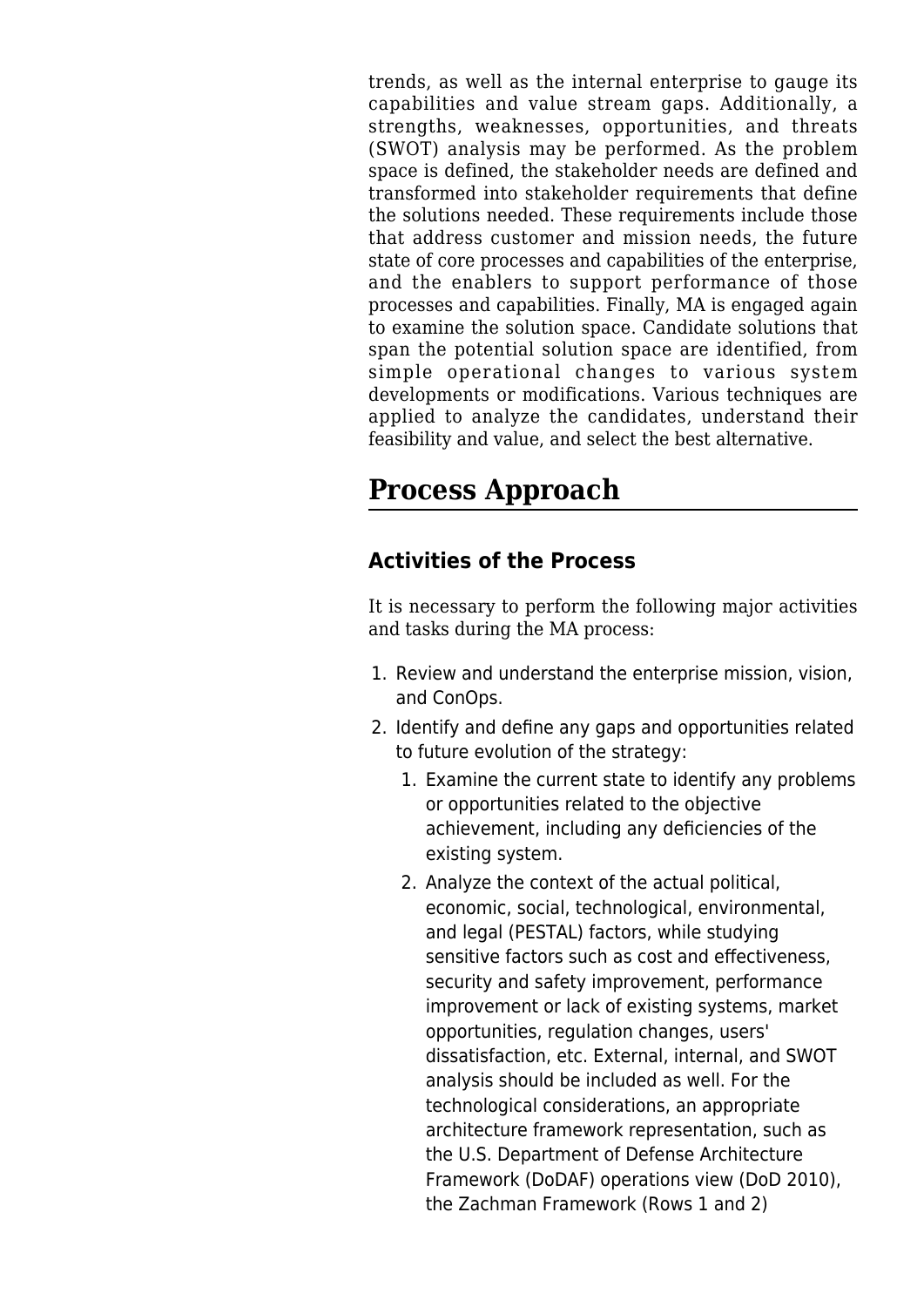(Zachman 2008), and The Open Group Architecture Framework (TOGAF) Architecture Development Method (ADM) (The Open Group 2010) Phases A and B should be included within the concept definition when performing mission analysis and stakeholders needs and requirements.

- 3. Define the mission, business, and/or operational problem or opportunity, as well as its context, and any key parameters, without focusing on a solution.
- 3. Examine and evaluate the solution space:
	- 1. Identify the main stakeholders (customers, users, administrations, regulations, etc.).
	- 2. Identify high level operational modes or states, or potential use cases.
	- 3. Identify candidate solutions that span the potential solution space, from simple operational changes to various system developments or modifications.
	- 4. Identify existing systems, products, and services that may address the need for operational or functional modifications.
	- 5. Deduce what potential expected services may be needed. The SoI is a potential and not yet existing product, service or enterprise. Additionally, the solution could be an operational change or a change to an existing product or service.
- 4. Perform appropriate modeling, simulation, and analytical techniques to understand the feasibility and value of the alternative candidate solutions. Model or simulate operational scenarios from these services and use cases, and enrich them through reviews with stakeholders and subject matter experts.
- 5. Define basic operational concept or market strategy, and/or business models.
	- 1. From previous modeled operational scenarios and operational modes, deduce and express the usage of operational concepts, or technical concepts.
	- 2. Collect and enrich needs, expectations, scenarios, and constraints.
	- 3. Validate the mission of any potential SoI in the context of any proposed market strategy or business model.
- 6. Evaluate the set of alternatives and select the best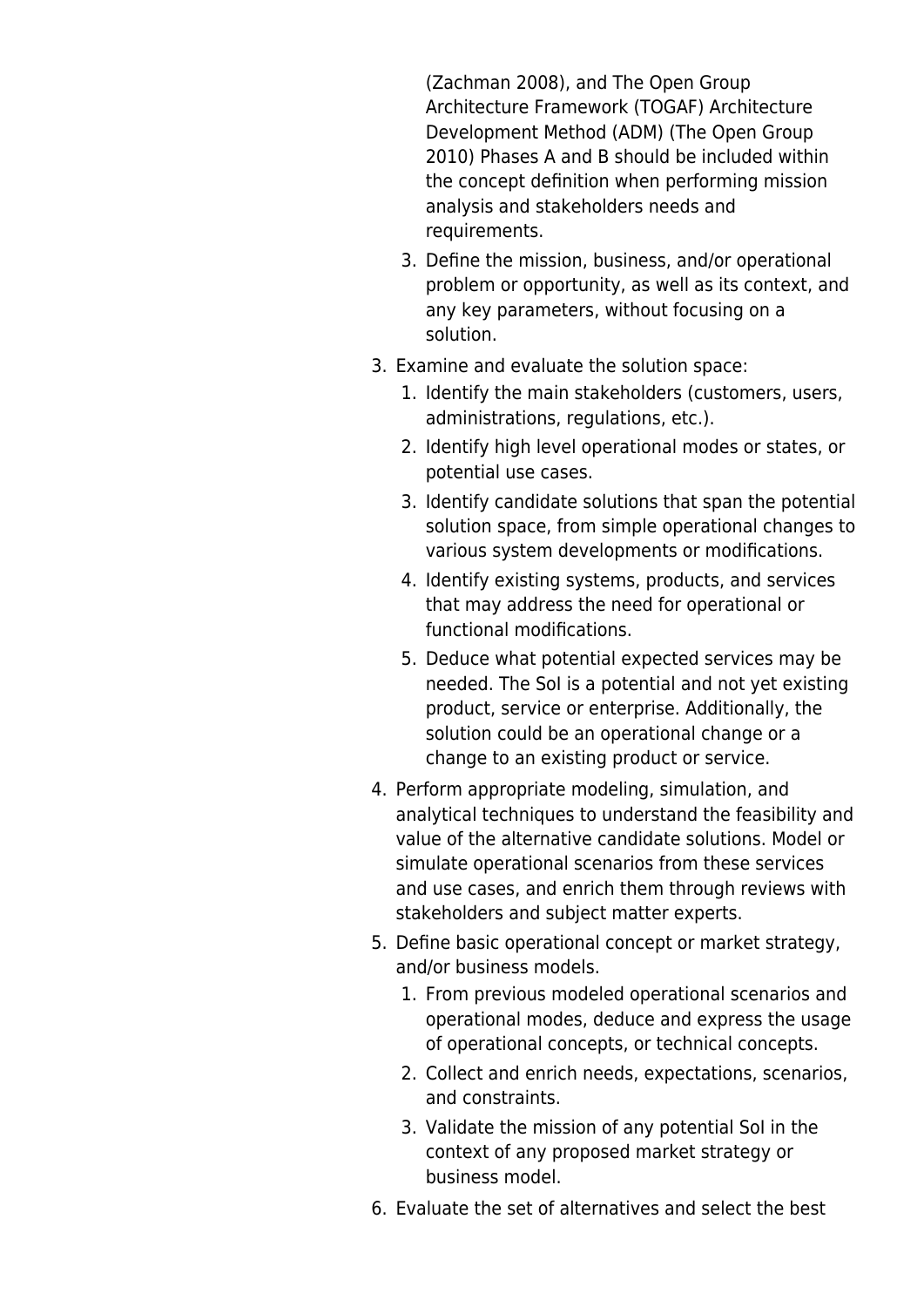alternative.

- 1. Perform a trade study of the alternatives to discriminate between the alternatives.
- 7. Provide feedback on feasibility, market factors, and alternatives for use in completion of the enterprise strategy and further actions.
- 8. Define preliminary deployment concept, preliminary support concept, and preliminary retirement concept.

### **Mission Analysis Artifacts**

This process may create several artifacts, such as:

- recommendations for revisions to the enterprise ConOps;
- preliminary operational concept document or inputs;
- mission analysis and definition reports (perhaps with recommendations for revisions of the mission);
- a set of business needs:
- preliminary life-cycle concepts (preliminary operational concept, preliminary deployment concept, preliminary support concept, and preliminary retirement concept;
- [system analysis](http://sebokwiki.org/wiki/System_Analysis) artifacts (e.g., use case diagrams, context diagrams, sequence/activity diagrams, functional flow block diagrams);
- trade study results (alternatives analysis);
- market study/analysis reports; and
- a set of business (or mission) requirements (often captured in a business requirement specification).

### **Methods and Modeling Techniques**

MA uses several techniques, such as:

- use case analysis;
- operational analysis;
- functional analysis;
- technical documentation review;
- trade studies;
- modeling;
- simulation:
- prototyping;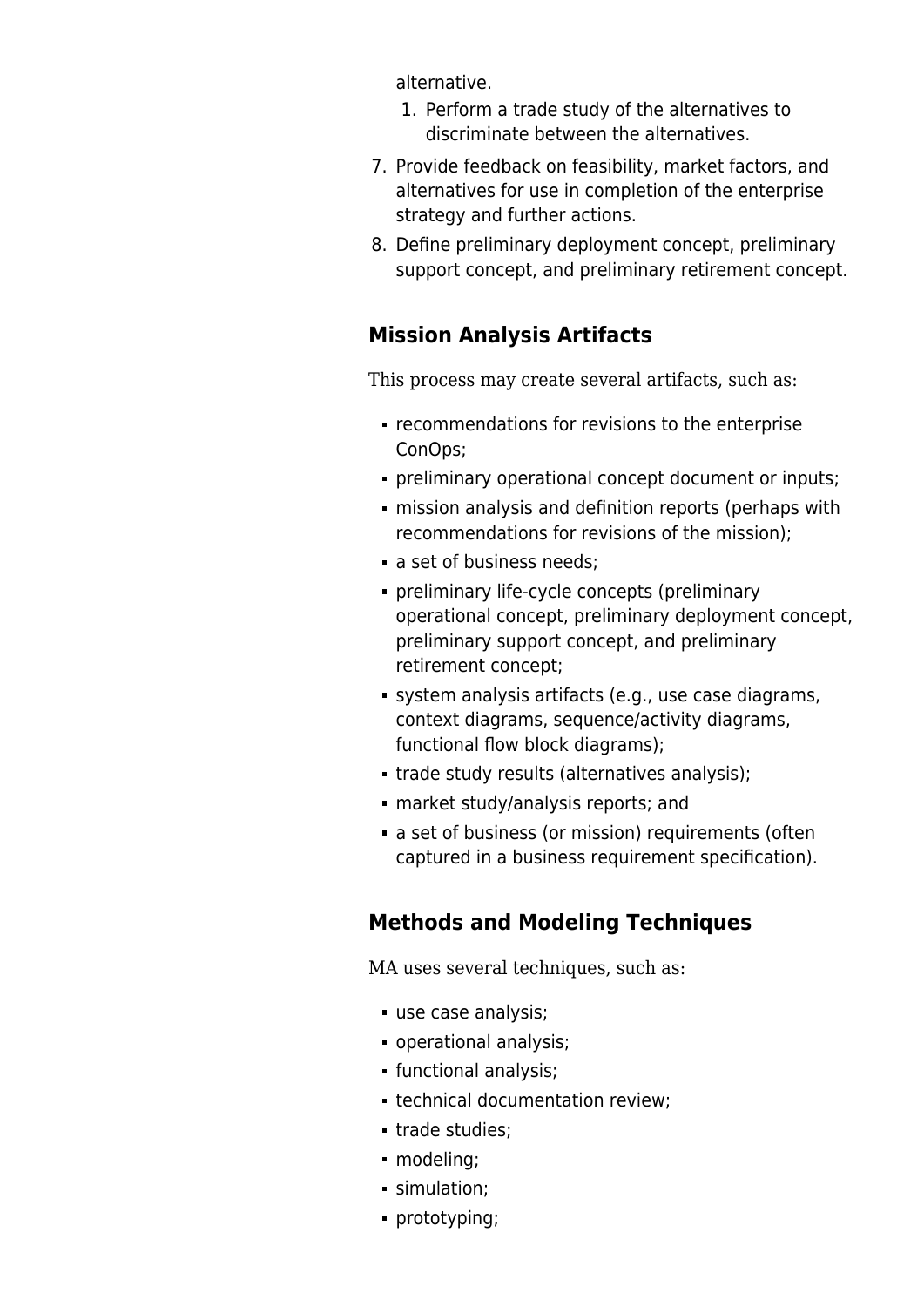- workshops, interviews, and questionnaires;
- market competitive assessments;
- benchmarking; and
- organizational analysis techniques (e.g., strengths, weaknesses, opportunities, threats (SWOT analysis), and product portfolios).

### **Practical Considerations**

Major pitfalls encountered with mission analysis and marketing analysis are presented in Table 1.

#### **Table 1. Major Pitfalls for Mission Analysis.** (SEBoK Original)

| <b>Pitfall</b>                                  | <b>Description</b>                                                                                                                                                                                                                                                                                                                                                                                                                                                                                                                                    |
|-------------------------------------------------|-------------------------------------------------------------------------------------------------------------------------------------------------------------------------------------------------------------------------------------------------------------------------------------------------------------------------------------------------------------------------------------------------------------------------------------------------------------------------------------------------------------------------------------------------------|
| Wrong level of<br>system<br>addressed           | When delineating the boundaries of the Sol<br>and defining the mission and purpose of the<br>system at the very beginning of systems<br>engineering, a classic mistake is to place the<br>system-of-interest at the wrong level of<br>abstraction. The level of abstraction can be<br>too high or too low (sitting respectively in the<br>upper-system or in a sub-system). This is the<br>consequence of the principle stating that a<br>system is always included in a larger system<br>and of confusing the purpose and the mission<br>of the Sol. |
| Operational<br>modes or<br>scenarios<br>missing | In commercial products or systems, the lack<br>or insufficient description of operational<br>modes and scenarios (how the Sol will be<br>used, in which situations, etc.) is often<br>encountered.                                                                                                                                                                                                                                                                                                                                                    |

Proven practices with mission analysis and marketing analysis are presented in Table 2.

#### **Table 2. Mission Analysis Proven Practices.** (SEBoK Original)

| <b>Practice</b>                       | <b>Description</b>                                                                                                                                                      |
|---------------------------------------|-------------------------------------------------------------------------------------------------------------------------------------------------------------------------|
| Models of<br>operational<br>scenarios | Using modeling techniques as indicated in<br>sections above for operational scenarios in<br>any kind of Sol (including commercial<br>systems).                          |
| Models of the<br>context              | Consider the context of use as a system<br>and force oneself to use modeling<br>techniques for main aspects of the context<br>(functional, behavioral, physical, etc.). |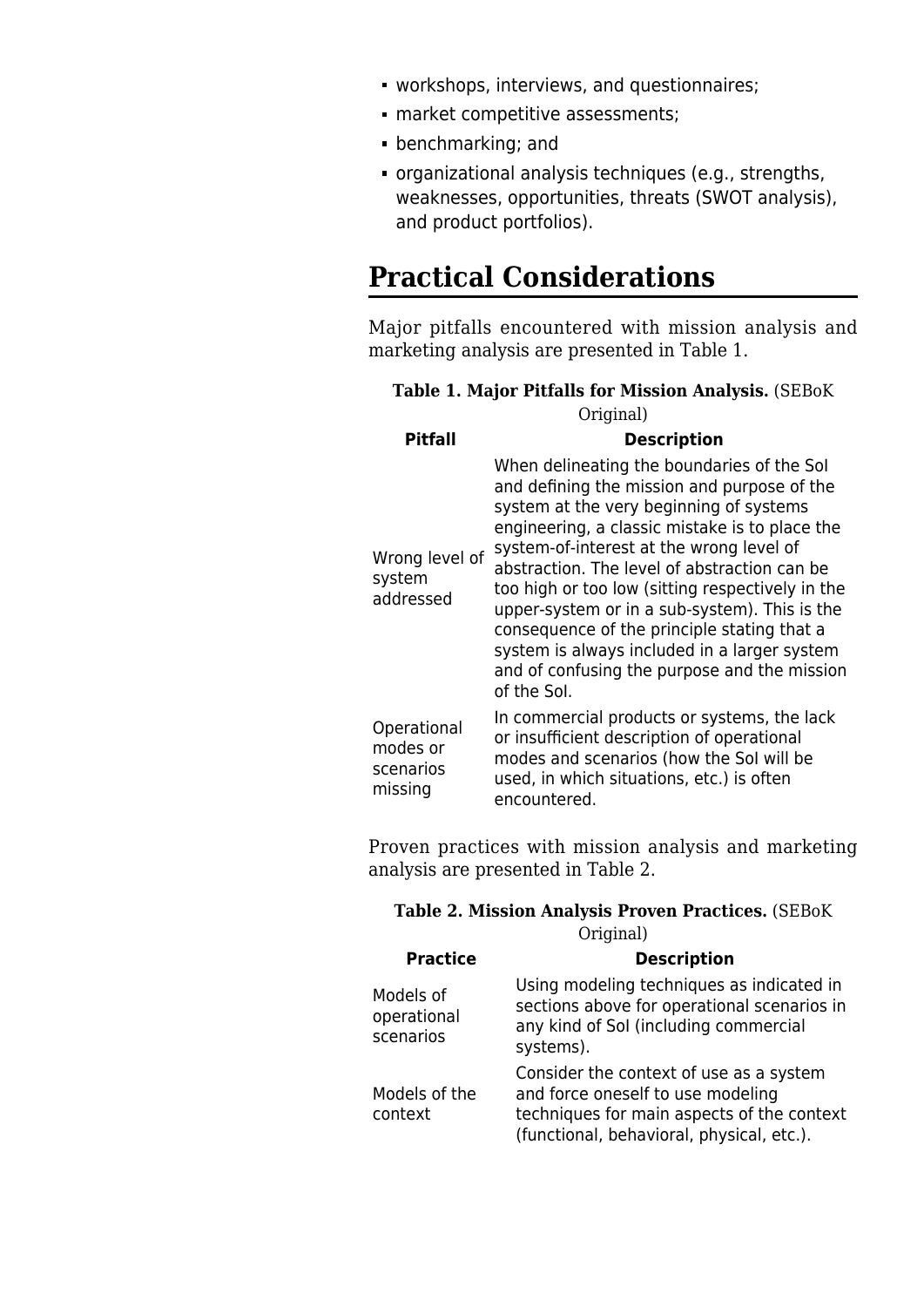### **Works Cited**

ANSI/AIAA G-043-2012e, Guide to the Preparation of Operational Concept Documents.

DoD. 2010. *DoD Architecture Framework*, version 2.02. Arlington, VA: U.S. Department of Defense. Accessed August 29, 2012. Available at: [http://dodcio.defense.gov/Portals/0/Documents/DODAF/D](http://dodcio.defense.gov/Portals/0/Documents/DODAF/DoDAF_v2-02_web.pdf) [oDAF\\_v2-02\\_web.pdf.](http://dodcio.defense.gov/Portals/0/Documents/DODAF/DoDAF_v2-02_web.pdf)

ESA. 2008. *Mission Analysis: Towards a European Harmonization.* Paris, France: European Space Agency. Accessed August 29, 2012. Available at: [http://www.esa.int/esapub/bulletin/bulletin134/bul134b\\_s](http://www.esa.int/esapub/bulletin/bulletin134/bul134b_schoenmaekers.pdf) [choenmaekers.pdf](http://www.esa.int/esapub/bulletin/bulletin134/bul134b_schoenmaekers.pdf).

IEEE. 1998. *Guide for Information Technology – System Definition – Concept of Operations (ConOps) Document*. Piscataway, NJ, USA: Institute of Electrical and Electronics Engineers, IEEE 1362:1998.

ISO/IEC/IEEE. 2011. *Systems and Software Engineering - Life Cycle Processes - Requirements Engineering.* Geneva, Switzerland: International Organization for Standardization (ISO)/International Electrotechnical Commission/ Institute of Electrical and Electronics Engineers (IEEE), ISO/IEC/IEEE 29148:2011.

NDIA. 2010. "Mission Analysis Committee Charter". Website of the National Defense Industrial Association, Systems Engineering Division, Mission Analysis Committee. Accessed August 29, 2012. Available at: [http://www.ndia.org/Divisions/Divisions/SystemsEnginee](http://www.ndia.org/Divisions/Divisions/SystemsEngineering/Documents/Committees/Mission%20Analysis%20Committee/Mission%20Analysis%20Committee%20Charter.pdf) [ring/Documents/Committees/Mission%20Analysis%20Co](http://www.ndia.org/Divisions/Divisions/SystemsEngineering/Documents/Committees/Mission%20Analysis%20Committee/Mission%20Analysis%20Committee%20Charter.pdf) [mmittee/Mission%20Analysis%20Committee%20Charter.](http://www.ndia.org/Divisions/Divisions/SystemsEngineering/Documents/Committees/Mission%20Analysis%20Committee/Mission%20Analysis%20Committee%20Charter.pdf) [pdf](http://www.ndia.org/Divisions/Divisions/SystemsEngineering/Documents/Committees/Mission%20Analysis%20Committee/Mission%20Analysis%20Committee%20Charter.pdf).

The Open Group. 2011. *TOGAF*, version 9.1. Hogeweg, The Netherlands: Van Haren Publishing. Accessed August 29, 2012. Available at: [https://www2.opengroup.org/ogsys/jsp/publications/Publi](https://www2.opengroup.org/ogsys/jsp/publications/PublicationDetails.jsp?catalogno=g116) [cationDetails.jsp?catalogno=g116.](https://www2.opengroup.org/ogsys/jsp/publications/PublicationDetails.jsp?catalogno=g116)

Wikipedia contributors, "Market analysis," Wikipedia, The Free Encyclopedia, [http://en.wikipedia.org/w/index.php?title=Market\\_analys](http://en.wikipedia.org/w/index.php?title=Market_analysis&oldid=508583878) [is&oldid=508583878](http://en.wikipedia.org/w/index.php?title=Market_analysis&oldid=508583878) (accessed August 29, 2012).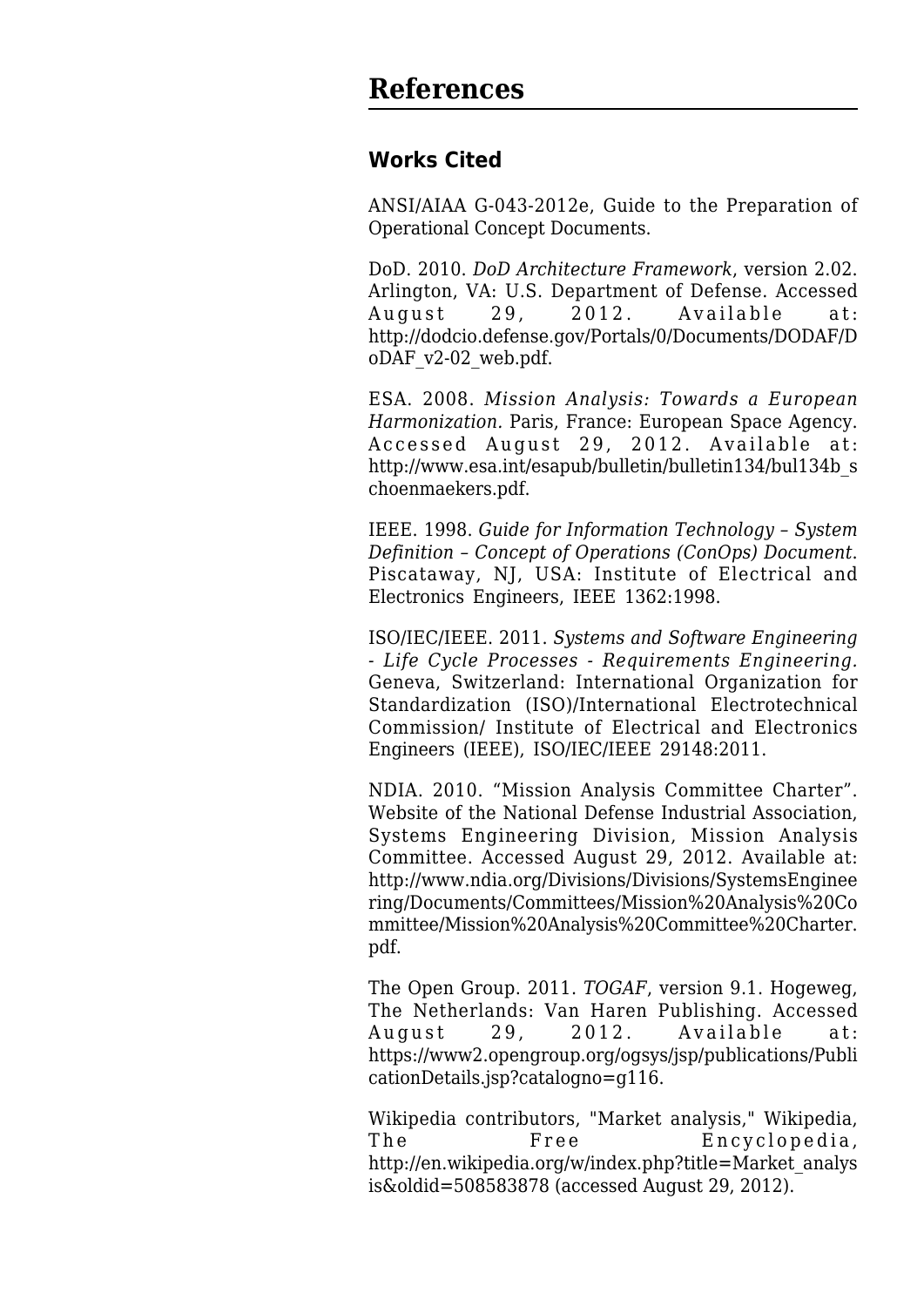Zachman, J. 2008. "John Zachman's Concise Definition of The Zachman Framework™." Zachman International Enterprise Architecture. Accessed August 29, 2012. Available at: [http://www.zachman.com/about-the-zachman-framework.](http://www.zachman.com/about-the-zachman-framework)

#### **Primary References**

ISO/IEC/IEEE. 2015. *Systems and Software Engineering -- System Life Cycle Processes*. Geneva, Switzerland: International Organisation for Standardisation / International Electrotechnical Commissions / Institute of Electrical and Electronics Engineers. ISO/IEC/IEEE 15288:2015.

ISO/IEC/IEEE. 2011. *[Systems and Software Engineering](http://sebokwiki.org/wiki/ISO/IEC/IEEE_29148) [- Requirements Engineering](http://sebokwiki.org/wiki/ISO/IEC/IEEE_29148)*. Geneva, Switzerland: International Organization for Standardization (ISO)/International Electrotechnical Commission/ Institute of Electrical and Electronics Engineers (IEEE), (IEC), [ISO/IEC/IEEE 29148](http://sebokwiki.org/wiki/ISO/IEC/IEEE_29148).

INCOSE. 2015. '[Systems Engineering Handbook:](http://sebokwiki.org/wiki/INCOSE_Systems_Engineering_Handbook) A Guide for System Life Cycle Processes and Activities', version 4.0. Hoboken, NJ, USA: John Wiley and Sons, Inc, ISBN: 978-1-118-99940-0.

Lamsweerde, A. van. 2009. *[Requirements Engineering](http://sebokwiki.org/wiki/Requirements_Engineering): From System Goals to UML Models to Software Specifications*. New York, NY, USA: Wiley.

### **Additional References**

Center for Quality Management. 1993. "Special Issue on Kano's Methods for Understanding Customer Defined Quality." *Center for Quality Management Journal.* 2(4) (Fall 1993).

Faisandier, A. 2012. *Systems Opportunities and Requirements*. Belberaud, France: Sinergy'Com.

Freeman, R. "Chapter 27: Achieving Strategic Aims: Moving Toward a Process Based Military Enterprise," in *Handbook of Military Industrial Engineering.* A.B. Badiru and M.U. Thomas (eds). Boca Raton, FL, USA: Taylor & Francis Group, CRC Press.

IEEE. 1998. *Guide for Information Technology – System Definition – Concept of Operations (ConOps) Document*. Piscataway, NJ, USA: Institute of Electrical and Electronics Engineers, IEEE 1362:1998.